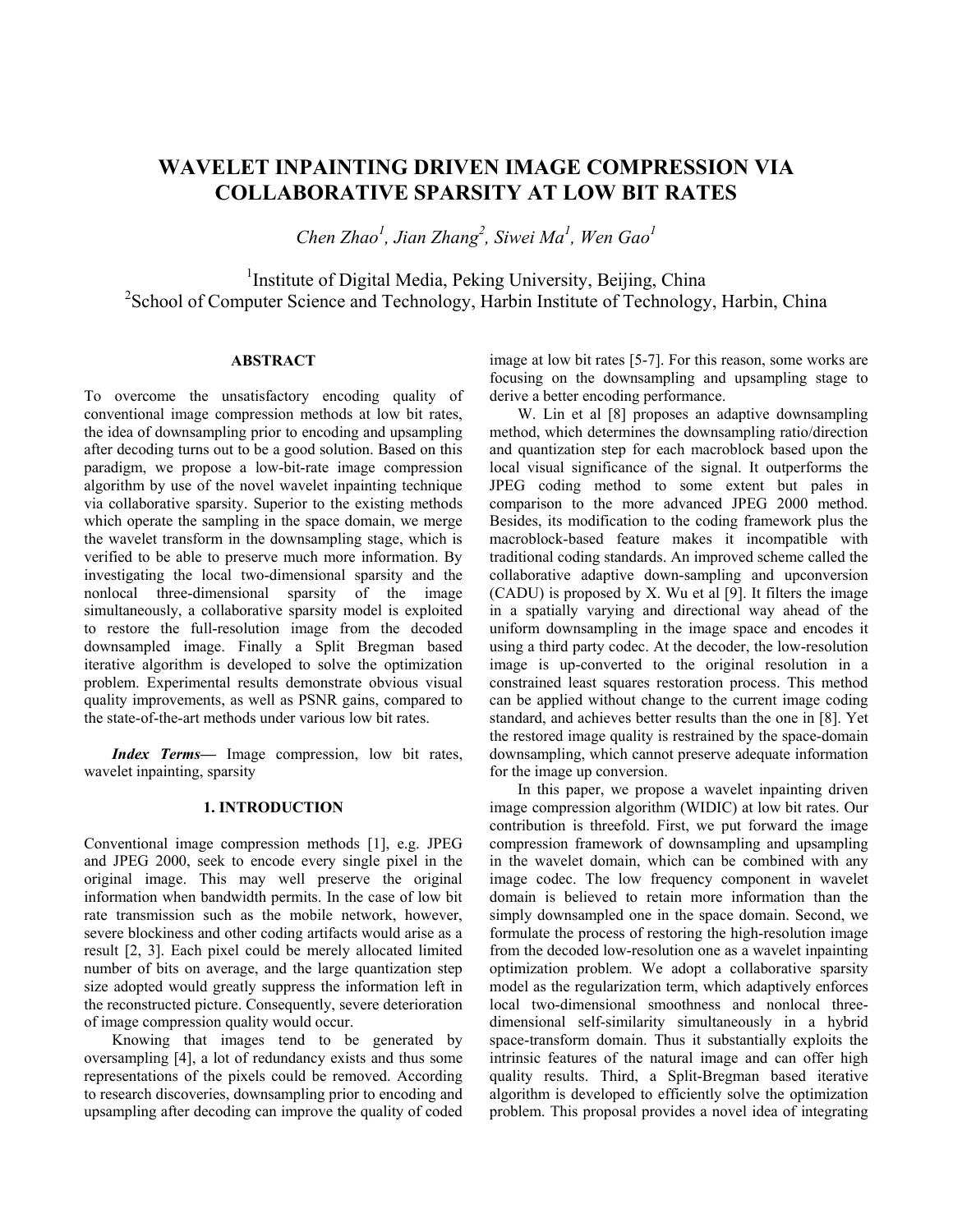

Fig. 1: Block diagram of the proposed wavelet inpainting driven image compression system.

the prior model of an image into the compression framework. Moreover, it is compatible with any third-party compression techniques and outperforms the highly evaluated JPEG 2000 and the above-mentioned CADU.

The rest of the paper is organized as follows. Section II describes the details of the proposed wavelet inpainting driven image compression algorithm. Section III presents the experimental results. Lastly, Section IV contains our summary and derived conclusions.

## **2. PROPOSED WIDIC ALGORITHM**

#### **2.1. Problem Formulation**

As shown in Fig. 1, the image first goes through the wavelet transform and then is downsampled into a low-resolution image in the transform domain. Encoded by any coding technique, the downsampled image is to be transmitted through the network and received by the other side. The entire compression process can be expressed as

$$
y = HWu + n, \tag{1}
$$

where  $u$  represents the original high-resolution image and *y* is the directly reconstructed low-resolution image from the decoder. *W* denotes the wavelet transform operator and *H* is the downsampling operator, the two of which jointly down-sample the original image into a low-resolution one in the wavelet transform domain. *n* is the noise induced during the encoding and transmission periods, which is assumed to be the additive Gaussian white noise.

After decoding, the reconstructed low-resolution image *y* can be displayed on devices with small screens such as the mobile phone. For regular-sized screens like the computer, it is expected to be up-sampled to a highresolution image in the wavelet domain, which may be considered as an inverse process of the downsampling. So in order to find a restored image  $\hat{u}$  closest to the original image *u* , we can formulate it into an optimization problem as follows.

$$
\hat{\mathbf{u}} = \operatorname{argmin}_{\mathbf{u}} \frac{1}{2} \|\mathbf{H}\mathbf{W}\mathbf{u} - \mathbf{y}\|_{2}^{2}.
$$
 (2)

Since Eq. (2) above is an ill-posed problem and no specific solution could be found, we need to incorporate a regularization term and hereby get<br> $\hat{\bm{u}} = \arg\!\min_{\bm{u}} \frac{1}{2} \|\bm{H}\bm{W}\bm{u} - \bm{y}\|_2^2 + \alpha \cdot \Psi(\bm{u})$ 

$$
\hat{\mathbf{u}} = \arg\min_{\mathbf{u}} \frac{1}{2} \|\mathbf{H}\mathbf{W}\mathbf{u} - \mathbf{y}\|_{2}^{2} + \alpha \cdot \Psi(\mathbf{u}), \tag{3}
$$

where  $\Psi(\boldsymbol{u})$  stands for the regularization term, which describes the prior knowledge of the image.  $\alpha$  is a regularization parameter that controls the tradeoff between the two terms.

Recently, many works concentrating on utilization of both local smoothness and nonlocal self-similarity have achieved great success in image restoration applications [10, 11, 15]. Therefore, to find a suitable regularization term to well exhibit the intrinsic characteristics of the image, this paper adopts the collaborative sparsity model, which is first proposed in [10] for image compressive sensing recovery and written as

$$
\Psi(\boldsymbol{u}) = \tau \cdot \Psi_{\text{L2D}}(\boldsymbol{u}) + \lambda \cdot \Psi_{\text{NSD}}(\boldsymbol{u}). \tag{4}
$$

In this model, two sparse features of the image are investigated, the local smoothness and the nonlocal selfsimilarity, which are denoted by  $\Psi_{L2D}(u)$  and  $\Psi_{NSD}(u)$ respectively.  $\tau$  and  $\lambda$  are their corresponding parameters and collaboratively weigh the contributions of the two terms.

Specifically, the local smoothness is formulated as twodimensional sparsity in the space domain, which can be described by the follow equation.

$$
\Psi_{\text{L2D}}(\boldsymbol{u}) = \|\mathcal{D}\boldsymbol{u}\|_{\text{I}} = \|\mathcal{D}_{\text{v}}\boldsymbol{u}\|_{\text{I}} + \|\mathcal{D}_{\text{h}}\boldsymbol{u}\|_{\text{I}}, \tag{5}
$$

where  $\mathcal{D} = [\mathcal{D}_{\mathbf{y}}; \mathcal{D}_{\mathbf{h}}]$  and are vertical and horizontal finite gradient operators. Given the observation that image gradient values are close to zero and roughly conform to the Laplacian Distribution, we suppress the  $\ell_1$ -norm of the gradients to ensure the image local smoothness.

The nonlocal self-similarity is exploited as threedimensional sparsity in the transform domain. We first stack similar image patches in a three dimensional way, and then transform the group of patches into a domain where the coefficients demonstrate salient sparsity. This feature could be characterized by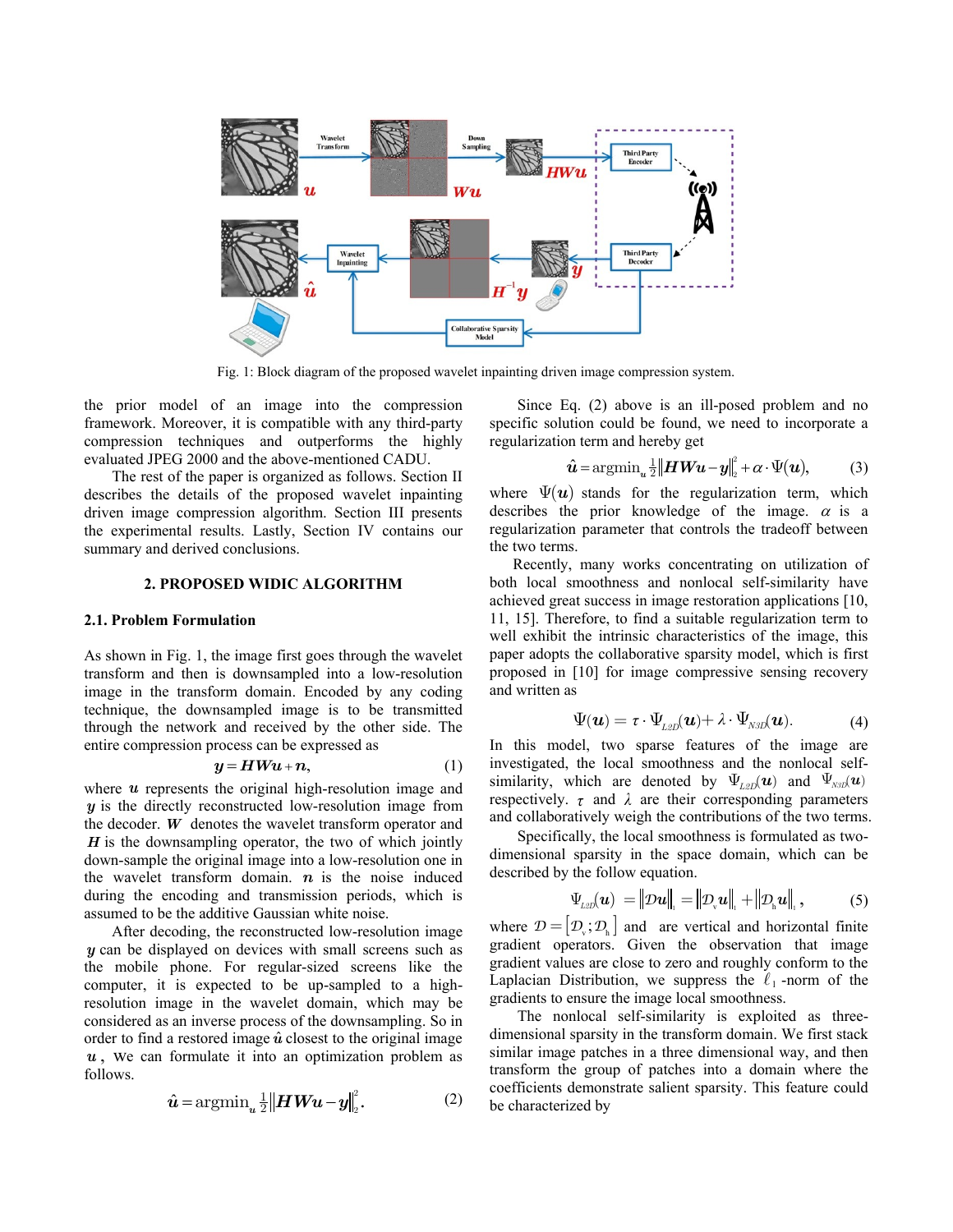$$
\Psi_{NSD}(\bm{u}) = \sum_{k=1} \left\| \bm{T}^{3D} (\bm{Z}_{u_k}) \right\|_0, \tag{6}
$$

where  $T^{3D}$  the operator of a three-dimensional transform and  $Z_{u_k}$  is a three-dimensional array containing similar patches corresponding to the image patch  $u_k$ .

Readers may refer to [10] for more details about the formulation of the collaborative sparsity model. Moreover, it is worth emphasizing that any image prior model can be incorporated into our proposed WIDIC algorithm. For this reason, it establishes an interesting and direct connection between natural image priors and image compression.

So far, Eq. (3) could be rewritten as

ween natural image priors and image compression.  
So far, Eq. (3) could be rewritten as  

$$
\operatorname{argmin}_{\mathbf{u}} \frac{1}{2} \|\mathbf{H} \mathbf{W} \mathbf{u} - \mathbf{y}\|_{2}^{2} + \tau \cdot \Psi_{L2D}(\mathbf{u}) + \lambda \cdot \Psi_{N2D}(\mathbf{u}).
$$
 (7)

To solve the optimization problem defined in Eq. (7), a Split Bregman based iterative scheme is devised and will be elaborated in Subsection 2.2.

#### **2.2. Split Bregman based Iterative Algorithm**

First, for convenient representation we introduce the

proximal map 
$$
prox_t(g)(x)
$$
 defined by [14].  
\n
$$
prox_t(g)(x) = \operatorname*{argmin}_{u} \left\{ \frac{1}{2} ||u - x||_2^2 + t \cdot g(u) \right\}. \quad (8)
$$

In Eq. (8), *g* refers to a proper closed convex function and *t* is a positive scalar.

Note that Eq. (7) is essentially not a convex problem and quite difficult to solve directly. Applying Split Bregman algorithm [12] to Eq. (7) leads to the following iterative<br>steps:<br> $(\hat{\mathbf{u}}^{(j+1)}, \hat{\mathbf{w}}^{(j+1)}, \hat{\mathbf{x}}^{(j+1)}) = \underset{u,w,x}{\text{argmin}} \frac{1}{2} ||\mathbf{H} \mathbf{W} \mathbf{u} - \mathbf{y}||_2^2 + \tau \cdot \Psi_{L2D}(\mathbf{w})$  (9) steps:

ps:  
\n
$$
(\hat{\mathbf{u}}^{(j+1)}, \hat{\mathbf{w}}^{(j+1)}, \hat{\mathbf{x}}^{(j+1)}) = \underset{\mathbf{u}, \mathbf{w}, \mathbf{z}}{\operatorname{argmin}} \frac{1}{2} \|\boldsymbol{H} \boldsymbol{W} \boldsymbol{u} - \boldsymbol{y}\|_{2}^{2} + \tau \cdot \Psi_{L2D}(\boldsymbol{w}) \tag{9}
$$
\n
$$
+ \lambda \cdot \Psi_{NSD}(\boldsymbol{x}) + \frac{\mu_{1}}{2} \|\boldsymbol{u} - \boldsymbol{w} - \boldsymbol{b}^{(j)}\|_{2}^{2} + \frac{\mu_{2}}{2} \|\boldsymbol{u} - \boldsymbol{x} - \boldsymbol{c}^{(j)}\|_{2}^{2};
$$
\n
$$
\boldsymbol{b}^{(j+1)} = \boldsymbol{b}^{(j)} - \left(\hat{\boldsymbol{u}}^{(j+1)} - \hat{\boldsymbol{w}}^{(j+1)}\right);
$$
\n
$$
\boldsymbol{c}^{(j+1)} = \boldsymbol{c}^{(j)} - \left(\hat{\boldsymbol{u}}^{(j+1)} - \hat{\boldsymbol{x}}^{(j+1)}\right).
$$
\n(10)

Further, an alternating direction technique is employed for the split problem in (9), which alternatively minimizes one variable while keeping the other variables. Thus, the following three sub-problems are yielded. Similar to [10], we argue that every separated sub-problem has an efficient solution. For simplicity, the subscript *j* is omitted without confusion.

# *2.2.1. u Sub-problem*

Given *w* and *x*, the optimization problem associated with<br> *u* can be expressed as<br>  $\hat{u} = \operatorname*{argmin}_{u} \frac{1}{2} ||H W u - y||_{L^{\infty}}^{\beta} + \frac{\mu_{h}}{2} ||u - w - b||_{L^{\infty}}^{\beta} + \frac{\mu_{h}}{2} ||u - x - c||_{L^{\infty}}^{\beta}$ . *u* can be expressed as

u can be expressed as  
\n
$$
\hat{u} = \operatorname*{argmin}_{u} \frac{1}{2} ||HWu - y||_{2}^{2} + \frac{\mu_{1}}{2} ||u - w - b||_{2}^{2} + \frac{\mu_{2}}{2} ||u - x - c||_{2}^{2}.
$$
\n(11)

Since (11) is a minimization problem of strictly convex quadratic function, there is a closed form expressed as

$$
\hat{\boldsymbol{u}} = \left(\boldsymbol{B}^T \boldsymbol{B} + \mu \boldsymbol{I}\right)^{-1} \cdot \boldsymbol{q},\tag{12}
$$

where  $B = HW$ ,  $q = B^T y + \mu_1(b+w) + \mu_2(c+x)$ ,  $\mu^T \mathbf{u} + \mu_1 (\mathbf{b} + \mathbf{w}) + \mu_2 (\mathbf{c} + \mathbf{x})$ , *I* is identity matrix and  $\vec{\mu} = \mu_1 + \mu_2$ . To avoid the operation of matrix inversion, owing to the particular structure of Matrix *B* that satisfies  $B^T B = I$ , applying the Sherman-Morrison-Woodbury matrix inversion formula to (12) yields<br>  $\hat{\mathbf{u}} = \frac{1}{2} (\mathbf{I} - \frac{1}{2} \mathbf{w}^T \mathbf{H}^T \mathbf{H} \mathbf{W}) \cdot \mathbf{a}.$ 

$$
\hat{\mathbf{u}} = \frac{1}{\tilde{\mu}} \left( \mathbf{I} - \frac{1}{1 + \tilde{\mu}} \mathbf{W}^T \mathbf{H}^T \mathbf{H} \mathbf{W} \right) \cdot \mathbf{q}.
$$
 (13)

#### *2.2.2. w Sub-problem*

With the aid of  $u, x$ , the  $w$  sub-problem is equivalent to

$$
\hat{\mathbf{w}} = prox_{\gamma} (\Psi_{L2D})(\mathbf{p}), \tag{14}
$$

where  $p = u - b$  and  $\gamma = \tau / \mu_1$ .

Indeed, the proximal map  $prox_{\gamma}(\Psi_{L2D})(p)$  can be solved efficiently by fast iterative shrinkage/thresholding algorithm (FISTA) [14].

#### *2.2.3. x Sub-problem*

With the recovered  $u$  and  $w$ ,  $x$  sub-problem is

$$
\hat{\boldsymbol{x}} = prox_{a}(\Psi_{NSD})(\boldsymbol{r}), \qquad (15)
$$

where  $\mathbf{r} = \mathbf{u} - \mathbf{c}$  and  $\alpha = \lambda / \mu$ .

According to [10], the solution to the proximal map  $prox_{\alpha}(\Psi_{\text{N3D}})(r)$  can be obtained analytically by just utilizing hard thresholding function.

In light of all derivations above, the complete description of proposed WIDIC via collaborative sparsity model is given in Table 1.

**Table 1:** The Proposed Wavelet Inpainting Driven Image Compression via Collaborative Sparsity

**Input**: the received low-resolution image  $y$  and the sub-sampling matrix *H* .

**Initialization:** 

matrix 
$$
H
$$

\nInitialization:

\n
$$
\hat{x}^{(0)} = \hat{u}^{(0)} = \hat{w}^{(0)} = W^{-1}H^{-1}y, b^{(0)} = c^{(0)} = 0, \mu_1, \mu_2, \tau, \lambda;
$$
\nLoop: Iterate on  $k = 0, 1, 2, \ldots$ 

\nSolve  $u$  sub-problem to achieve  $\hat{u}$ ;

\nSolve  $w$  sub-problem to achieve  $\hat{w}$ ;

\nSolve  $x$  sub-problem to achieve  $\hat{x}$ ;

\nUpdate  $b$  and  $c$ ;

\nUntil maximum iteration number is reached

\nOutput: Final restored image  $\hat{u}$ .

#### **3. EXPERIMENTAL RESULTS**

To evaluate the proposed WIDIC method, we carry out the experiments on four groups of standard gray-level images: "Butterfly", "Lena", "Leaves" and "Boat". Compressing these test images under various bit rates, we compare the restoration performance of our method with that of JPEG 2000 (J2K for short) and CADU [9]. Both subjective quality and objective quality results will be demonstrated.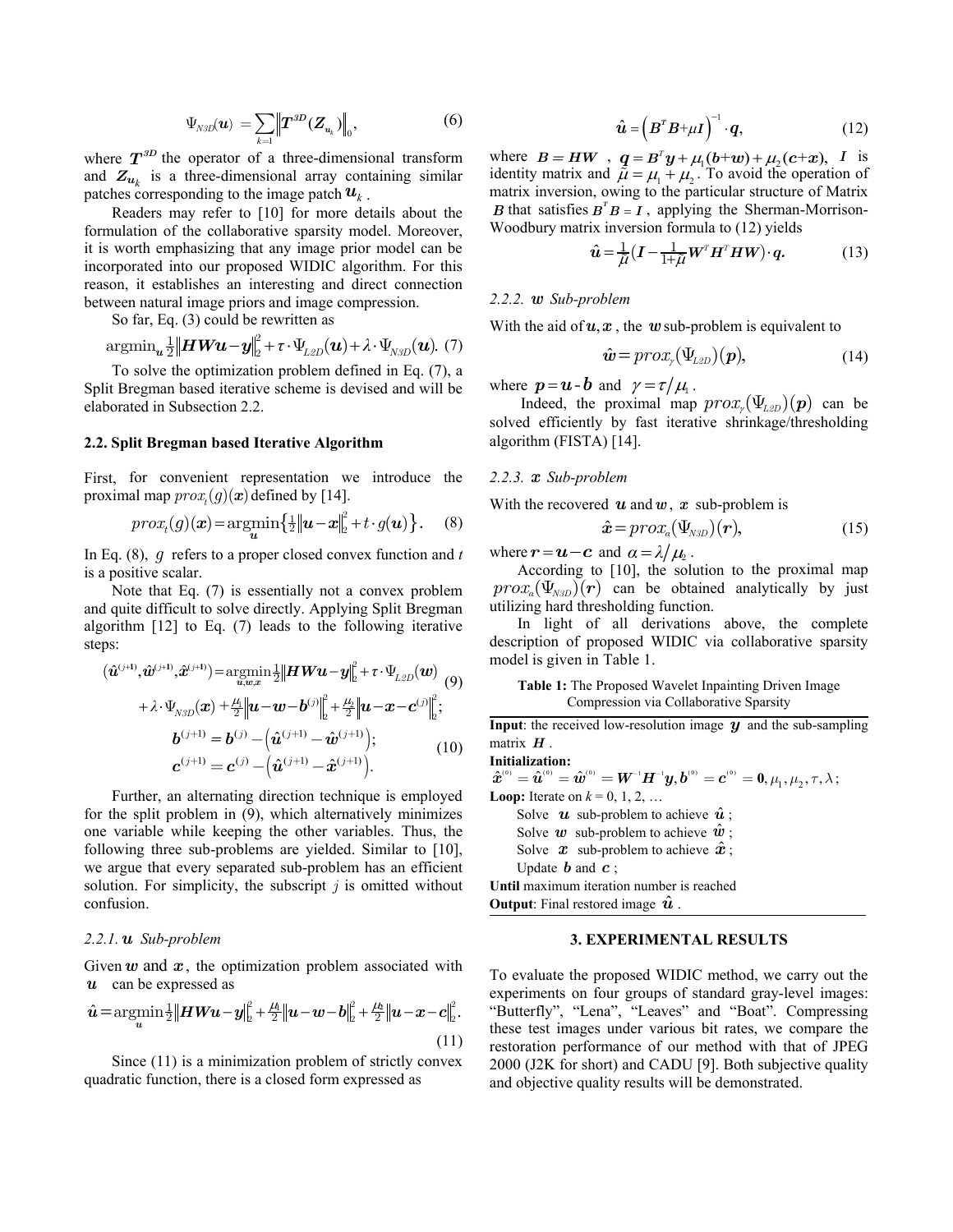| Rate  | <b>Butterfly</b> |       |       | Lena  |             |              | Leaves |       |              | <b>Boat</b> |             |       |
|-------|------------------|-------|-------|-------|-------------|--------------|--------|-------|--------------|-------------|-------------|-------|
| (bpp) | J2K              | CADU  | WIDIC | J2K   | <b>CADU</b> | <b>WIDIC</b> | J2K    | CADU  | <b>WIDIC</b> | J2K         | <b>CADU</b> | WIDIC |
| 0.10  | 18.91            | 18.75 | 19.17 | 25.38 | 25.08       | 25.69        | 17.85  | 18.20 | 18.07        | 23.54       | 23.35       | 23.66 |
| 0.15  | 20.82            | 20.84 | 20.76 | 27.16 | 27.16       | 27.69        | 19.77  | 19.75 | 20.11        | 25.11       | 24.95       | 25.53 |
| 0.20  | 21.99            | 22.17 | 22.43 | 28.53 | 28.38       | 28.87        | 21.12  | 21.19 | 21.70        | 26.29       | 25.93       | 26.54 |
| 0.25  | 23.18            | 23.24 | 23.88 | 29.82 | 29.83       | 30.17        | 22.62  | 22.52 | 23.09        | 27.10       | 26.74       | 27.42 |
| 0.30  | 24.01            | 24.11 | 25.06 | 30.73 | 30.75       | 31.33        | 23.26  | 23.48 | 24.34        | 27.97       | 27.18       | 27.92 |
| 0.35  | 24.85            | 25.17 | 25.97 | 31.16 | 31.37       | 31.74        | 24.29  | 24.62 | 25.72        | 28.80       | 27.62       | 28.37 |
| 0.40  | 25.44            | 25.86 | 26.30 | 32.23 | 31.87       | 32.61        | 24.95  | 24.98 | 26.39        | 29.71       | 27.80       | 28.78 |

Table 2: PSNR Comparisons among Different Methods at Various Bit Rates



Fig. 2**:** Comparison of different methods at 0.25 bpp. Left: J2K(PSNR=23.18 dB, SSIM=0.7699); Middle: CADU (PSNR=23.24 dB, SSIM=0.7748); Right: WIDIC (PSNR=23.88 dB, SSIM=0.8130).



Fig. 3**:** Comparison of different methods at 0.25 bpp. Left: J2K (PSNR=29.82 dB, SSIM=0.8297); Middle: CADU (PSNR=29.83 dB, SSIM=0.8250); Right: WIDIC (PSNR=30.17 dB, SSIM=0.8340).



Fig. 4**:** Comparison of different methods at 0.35 bpp. Left: J2K (PSNR=24.29 dB, SSIM=0.8298); Middle: CADU (PSNR=24.62 dB, SSIM=0.8394); Right: WIDIC (PSNR=25.72 dB, SSIM=0.8878).



Fig. 5**:** Comparison of different methods at 0.35 bpp. Note the superior visual quality of the WIDIC method even though it has a lower PSNR. Left: J2K (PSNR=28.80 dB, SSIM=0.7906); Middle: CADU (PSNR=27.62 dB, SSIM=0.7847); Right: WIDIC (PSNR=28.37 dB, SSIM=0.7961).

The PSNR comparisons among the three methods are shown in Table 2. At each bit rate, the best PSNR results are marked in bold for each image. We can see that our WIDIC always beat JPEG 2000 and CADU for almost all the cases under extremely low bit rates from 0.10 bpp to 0.30 bpp. Even when the bit rate reaches as high as 0.3 bpp to 0.40 bpp, it can still demonstrate obvious advantages over the other methods, and remain the best for most of the test groups. It can provide PSNR gains up to 1.44 dB compared to JPEG 2000, and up to 1.42 dB compared to WIDIC. In contrast, CADU can only achieve slight PSNR increases than JPEG 2000.

Figs. 2~5 give the visual quality comparisons of the restored images with the three methods. Fig. 2 and Fig. 3 are the restoration results of the images "Butterfly" and "Lena" under the bit rate 0.25 bpp, respectively. It is easy to notice that compared to JPEG 2000 and CADU, which both lead to annoying artifacts, our WIDIC can produce clear images which are much more pleasant to human eyes. Fig. 4 and Fig. 5 are restoration results of the images "Leaves" and "Boat" under the bit rate 0.35 bpp, respectively. At the higher bit rate, WIDIC yields the purest image of the three, which is consistent with the PSNR and SSIM [13] results in Fig. 4. In Fig. 5, although WIDIC cannot achieve a higher PSNR value than JPEG 2000, it does generate a better visual image without the burr effects surrounding the mast.

## **4. CONCLUSION**

In this paper, we propose a wavelet inpainting driven image compression algorithm at low bit rates. Instead of directly encoding the original high-quality image, we base our scheme on the framework of downsampling prior to encoding and upsampling after decoding. We believe that downsampling in the wavelet domain can better preserve the original information than the space domain through sufficient experiments. Hence, we integrate the wavelet inpainting technique at the receiver side and devise a joint statistic model by exploiting the local and nonlocal sparsity of the image. Extensive experiments demonstrate that our method can distinctly outperform the well-known coding standard JPEG 2000 and the most state-of-the-art method CADU, both in subjective image quality and PSNR.

### **5. ACKNOWLEDGEMENTS**

This work is supported in part by Major State Basic Research Development Program of China (973 Program, 2009CB320903), National Science Foundation (61121002, 61103088), National High-tech R&D Program of China (863 Program, SS2012AA010805) and National Sci-Tech Support Plan (2011BAH08B01).